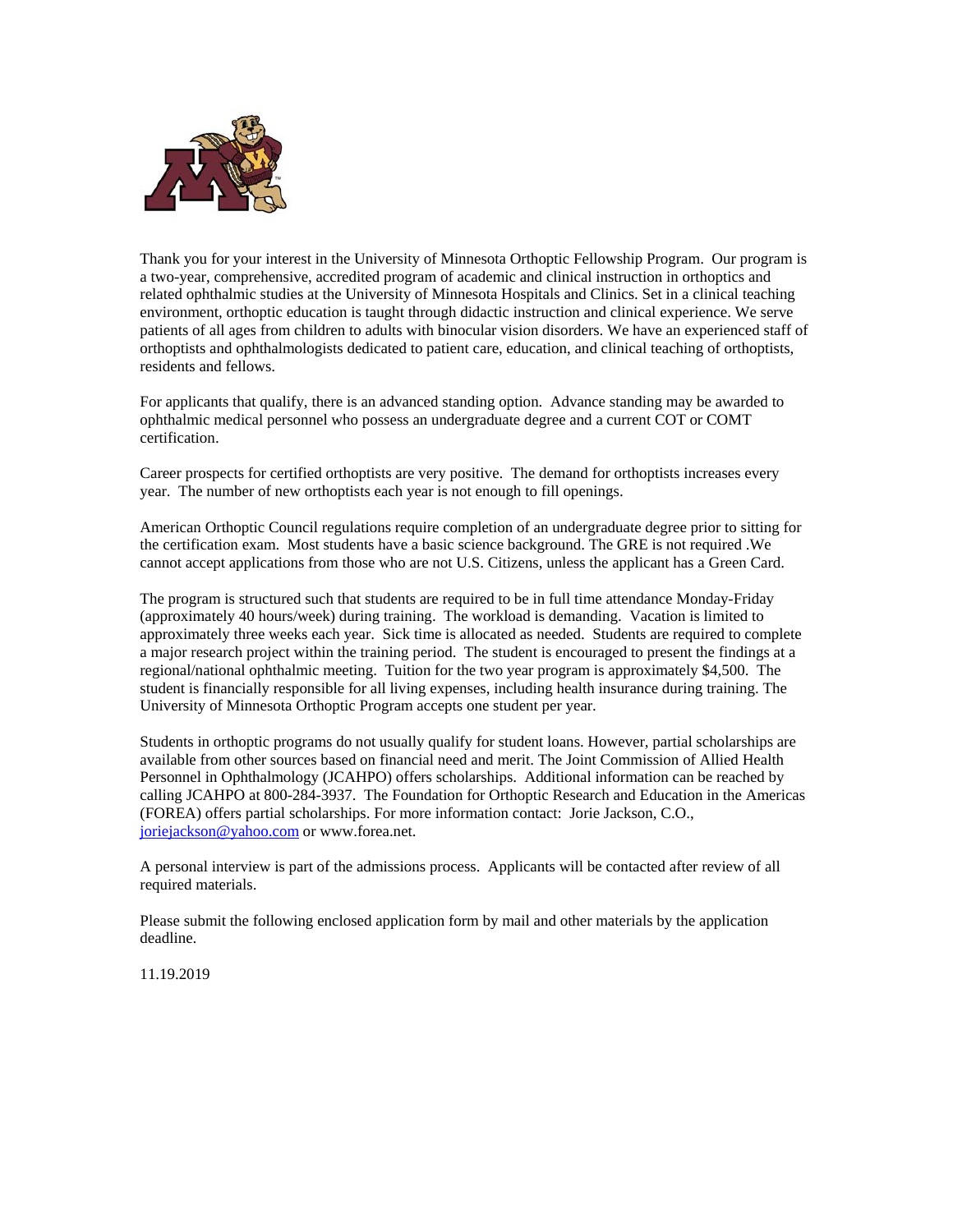# **APPLICATION FOR ADMISSION SCHOOL OF ORTHOPTICS**

**University of Minnesota Department of Ophthalmology and Visual Neurosciences**  Attn: Kimberly Merrill, CO Minnesota Lions Children's Eye Clinic

Park Plaza 701 25<sup>th</sup> Ave S Ste 300, Minneapolis, MN 55454

Please attach Photograph

## **1. Personal Data**

| Name: $\frac{1}{\sum_{i=1}^{n} x_i}$                                                                                                                                                                                          |             |          |
|-------------------------------------------------------------------------------------------------------------------------------------------------------------------------------------------------------------------------------|-------------|----------|
| Last                                                                                                                                                                                                                          | First       | Middle   |
|                                                                                                                                                                                                                               |             |          |
| Permanent Address: 2008 and 2008 and 2008 and 2008 and 2008 and 2008 and 2008 and 2008 and 2008 and 2008 and 2008 and 2008 and 2008 and 2008 and 2008 and 2008 and 2008 and 2008 and 2008 and 2008 and 2008 and 2008 and 2008 |             |          |
|                                                                                                                                                                                                                               |             |          |
| City                                                                                                                                                                                                                          | State       | Zip Code |
|                                                                                                                                                                                                                               |             |          |
|                                                                                                                                                                                                                               |             |          |
|                                                                                                                                                                                                                               | Please name |          |
|                                                                                                                                                                                                                               |             |          |
|                                                                                                                                                                                                                               |             |          |
|                                                                                                                                                                                                                               |             |          |
|                                                                                                                                                                                                                               |             |          |

## **2. Educational Data**

Please contact the academic institutions you have attended and request that your transcripts be sent directly to at the above address.

### **Colleges/Universities Attended**:

| Name of Institution | City/State | From: Mo/Yr | To: Mo/Yr | Credits | Degree |
|---------------------|------------|-------------|-----------|---------|--------|
|                     |            |             |           |         |        |
|                     |            |             |           |         |        |
|                     |            |             |           |         |        |
|                     |            |             |           |         |        |
|                     |            |             |           |         |        |